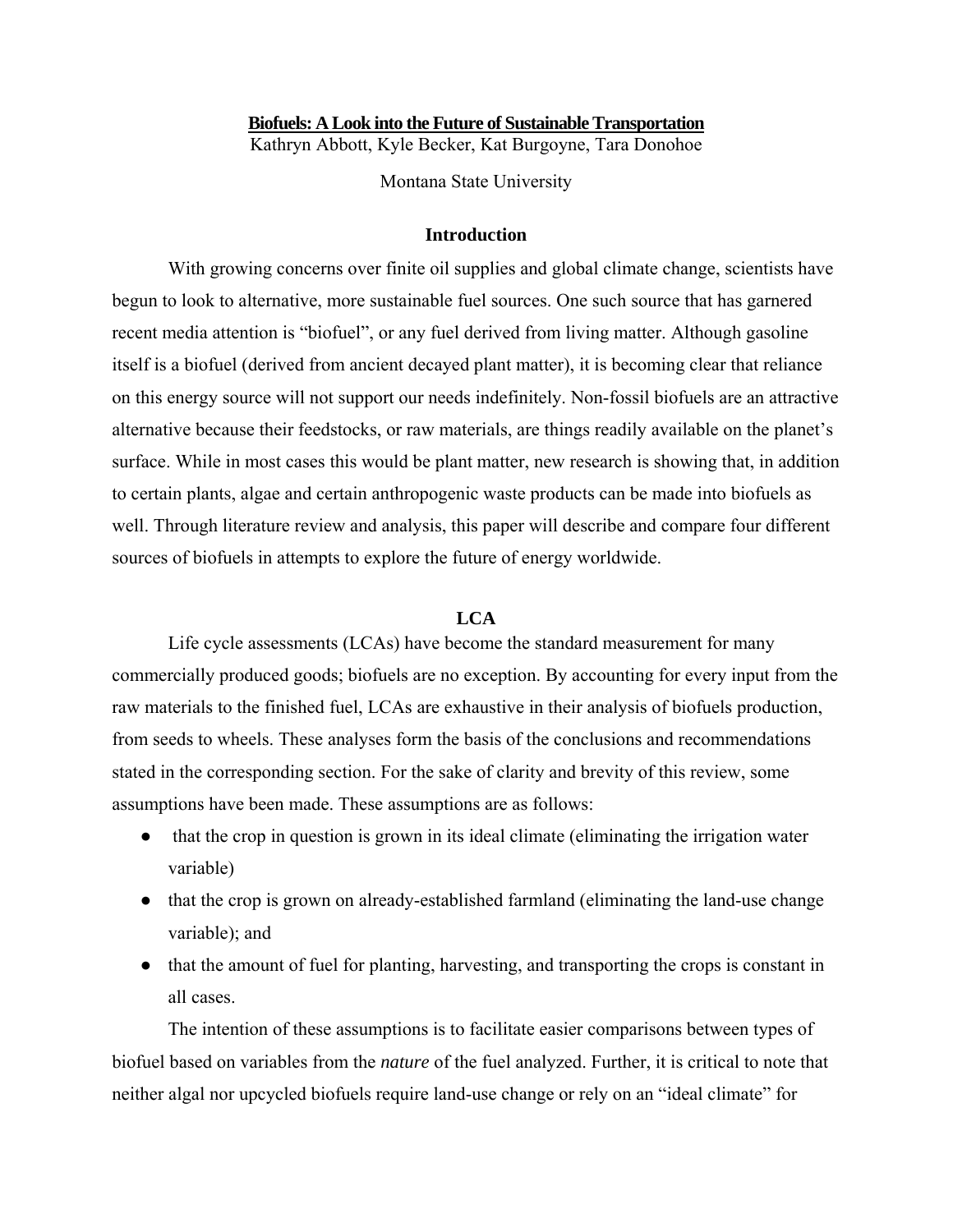water and temperature requirements. Therefore, the aforementioned assumptions are ideal for creating a level playing field on which these four feedstocks can be compared objectively.

## **Types of Biofuel**

#### Ethanol

Ethanol is a first generation biofuel, meaning that it is formed directly from freshlyharvested plant material. This conversion takes place during microbial anaerobic metabolism of plant-derived sugars and starches. 61% of bioethanol produced world-wide is obtained from sugar cane while the remaining 39% is produced from different cereals such as sorghum and corn (Copello, 2007). Ethanol can also be produced from agricultural crops such as corn, potato, and sugar cane. The molecular formula for ethanol is CH3CH2OH (EtOH). Once the ethanol has undergone the fermentation process, the next step is distillation. Distillation takes place in a still where water and fermented ethanol are heated to separate the two substances. Because fermented ethanol evaporates more rapidly than water, the evaporated ethanol can be collected in a separate chamber. Removing the unnecessary water produces a more pure and useful ethanol fuel (Kvaalen, et al., 1984).

Ethanol is a transportation fuel, meaning it is mixed with diesel fuel and gasoline. Through this mixing, less petroleum fuels are burned. However, ethanol is more expensive than fossil fuel, but is a cleaner burning fuel that creates less dangerous emissions. Today, almost all gasoline sold in the U.S. has some ethanol mixed in, up to 10% ethanol mixed with 90% gasoline at most gas stations across the country (Biofuels, 2014).

One major concern about ethanol as a biofuel is the competition between crops being used for food production and crops being used for fuel energy. This is of concern because large amounts of land are required to produce crops for ethanol. If these lands are then being used to produce crops for ethanol as a biofuel, then they are not being used for food production. This could result in an increase in food prices.

#### Biodiesel

Biodiesel is an alternative fuel made from an organic oil, be it plant- or animalderived. In standard diesel engines it can replace standard petrodiesel in a 1:1 ratio, although it is more commonly used in a mixture to stretch the mileage (Cherubini, 2009). The production of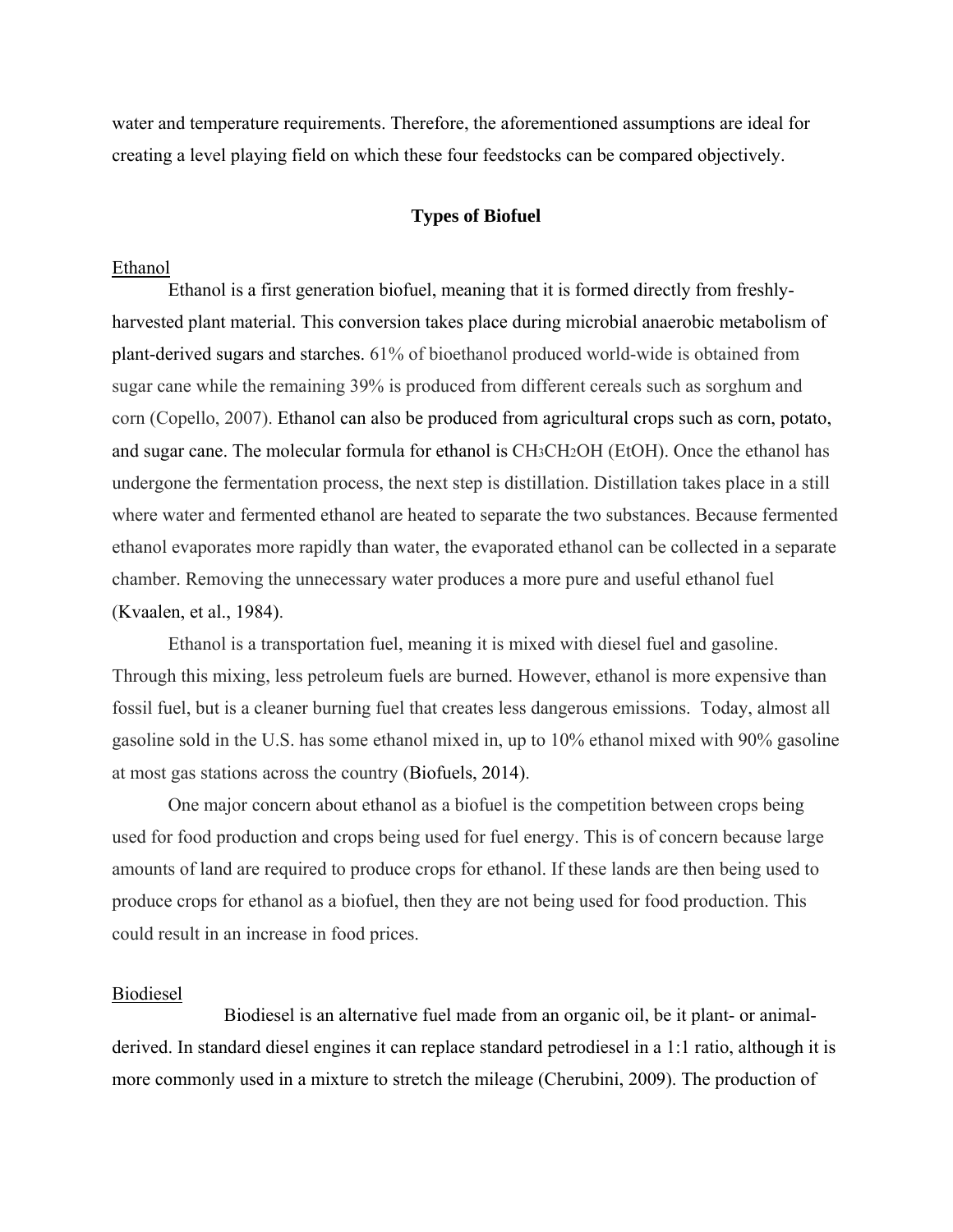diesel from the oilseeds requires a pre-drying phase in which the seeds are partially desiccated to facilitate easier oil extraction. They are then pressed to extract most of the available vegetable oil, and the residual oil in the cakes is removed with hexane; the leftover meal contains protein and can be sold as animal feedstock. The resulting oil is pretreated with a small amount of concentrated phosphoric acid, which removes unwanted phospholipids and certain heavy metals; it is then processed into biodiesel via transesterification (Requena et al., 2011).

The transesterification process reacts triglycerides with methanol in the presence of a strong base catalyst to produce a mixture of fatty acid methyl esters (biodiesel) and a sideproduct, glycerin. The glycerin can be further purified to reach pharmaceutical quality and sold (Requena et al., 2011). Comparisons of several different LCAs and reported values indicate that this entire process requires about 10.6 megajoules of energy per liter of biofuel produced (Pradhan et al., 2011).

Although essentially any oleaginous crop can be used as a feedstock for biodiesel, this review focuses on four plants chosen for their prevalence in current agriculture systems, desirable climatic requirements, or unique physiology.

# *Glycine max (Soybean)*

Soybean has been used in the United States as an oilcrop since as early as the 1940s ("Soybean as a Biodiesel Feedstock", 2009). Although it has a relatively low oil yield (20% of the seed weight), it remains the most-produced oilcrop in the United States due to the high protein content in its meal, an impressive 40% (Requena et al., 2011). This makes the meal a very attractive additive to cattle feed and has been factored into this analysis.

Soybeans, an annual crop, require full sun, a soil temperature around 60 °F, and ambient temperatures between 60-70 °F for optimal growth. They are frost intolerant. Under these conditions, the dry beans can be harvested in as little as 100 days (Albert, 2009). Because they are a legume and have a symbiotic relationship they have with certain nitrogen-fixing bacteria, soybeans generally require less nitrogen fertilizer inputs than other crops (Requena et al., 2011).

### *Brassica napus (Rapeseed)*

Rapeseed (a very close relative of canola) is a temperate, annual oilcrop and stars as the most common source of biodiesel in Europe. It is a desirable crop in a rotation because of its deep tap roots that help churn the soil and extract nutrients from relatively large depths (Herkes,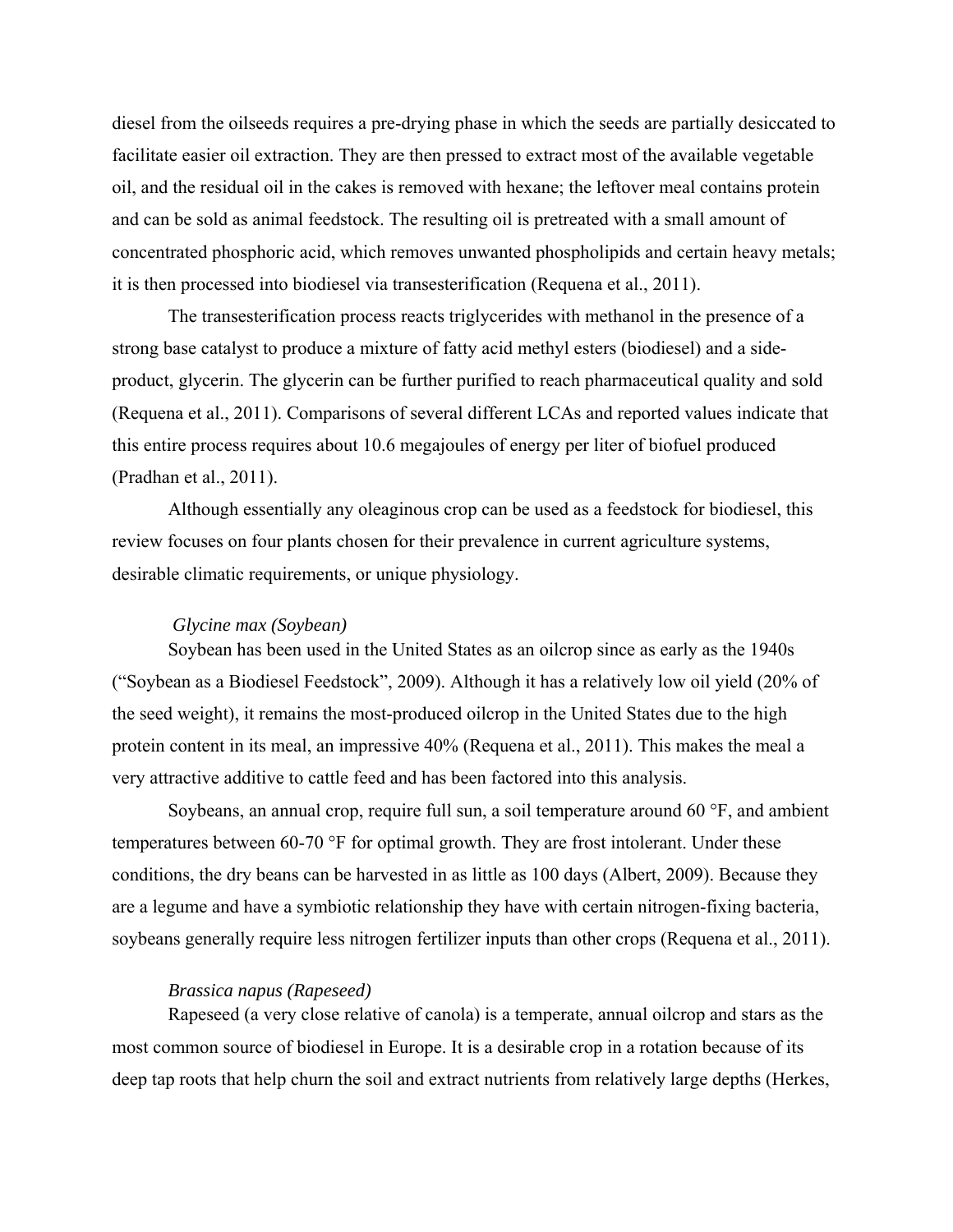2014). Its seeds are generally about 40% oil by weight and its meal ranges between 35-40% protein; it is already part of many large-scale farm operations throughout the North American Great Plains (biofuelstp.eu, n.d.).

## *Camelina sativa (False Flax)*

This annual broadleaf oilseed grows optimally in temperate climates and has lower fertilizer, pesticide, and water requirements than rapeseed and soybean, and an oil content of 43.9% by weight (Ciubota-Rosie et al., 2013). Its meal is comparable to that of soybean, with a protein content varying from 45-47%. It is well suited to growth in colder climates like Montana and has a short season of as little as 85 days (Putnam, 1997). In fact, there are already dozens of research farms studying camelina across eastern Montana and southern Canada.

# *Jatropha curcas (Physic Nut)*

*Jatropha curcas* is a small tree that thrives in arid and semiarid climates and has a life span of 50 years (biofuelstp.eu, n.d.). The seeds range from 30-40% oil (in some cases getting as high as 75%) and are toxic to animals and humans, meaning that the resulting meal is useless in terms of supplementing animal feed. However, *Japtropha* has been shown to grow well on marginal land, or areas that would otherwise not be used for crop production due to low water conditions or the presence of pollutants or high salinity (Verma, 2012). Current research by Jatropower AG in Switzerland is showing tremendous promise in the development of non-toxic jatropha, making its meal of commercial value for an animal feed additive (biofuelstp.eu, n.d.).

#### Algal Biofuels

Algal biofuels are third generation biofuels as they do not compete with land use for food or other biofuel feedstocks (Brennan et al., 2010). They are created from microalgae, which are single-celled organisms that photosynthesize and some species can double their mass several times within a day. In certain species of algae, more than half of the mass is lipids, which are extracted to create biofuel. Algae require light, sugars, carbon dioxide, nitrogen, phosphorous, and potassium and the cultivation process is simple (Brennan et al., 2010). Once grown, the algae are harvested from the cultivation systems. The lipids are then extracted through a variety of different methods and processed through different refining techniques to create biofuel or green fuel.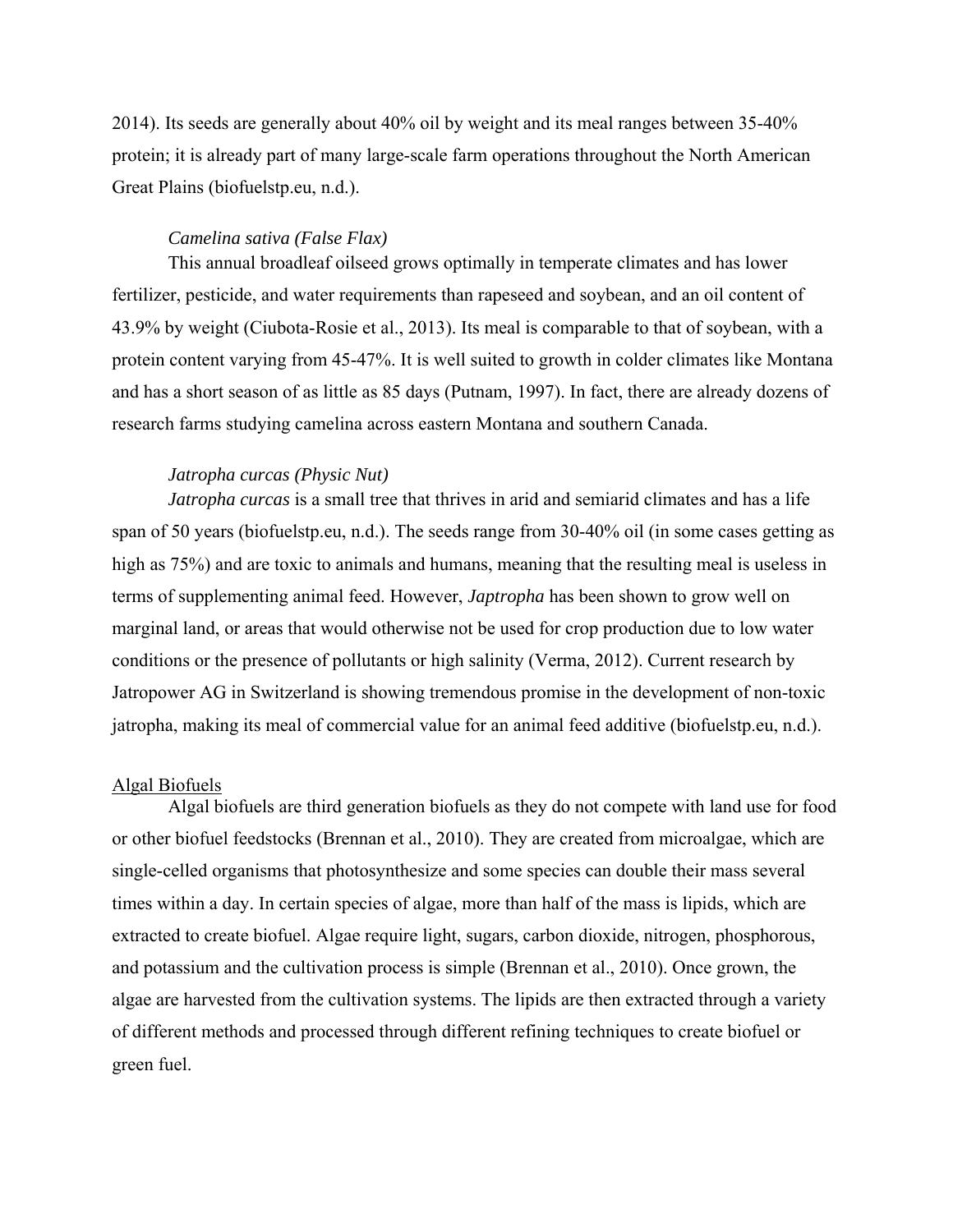Algal biofuel production has several benefits. Algae are incredibly productive and can produce more lipids per acre than many other crops. Cultivation of algae do not compete with arable land for crop production (Male, n.d.). Some algae species thrive in seawater and wastewater (Handler et al., 2014). Algal biofuels could mitigate carbon dioxide by trapping it from the atmosphere. Solar energy is used to fix carbon dioxide into their biomass, therefore the water they are cultivated in is typically enriched with carbon dioxide. Production of algal biofuels provides an opportunity to utilize carbon dioxide from power plants and other facilities that produce carbon dioxide (Benemann, 2008). The lipids from algae can be combusted to generate heat, anaerobically digested to produce methane, fermented for ethanol production, or fed to livestock. (Benemann, 2008).

Cultivation of algal biomass is done in two main cultivation systems, open pond or closed photobioreactor (Singh et al., 2010). Open ponds are open tanks or natural ponds where fertilizers are added and the gas exchange occurs naturally; raceway systems are the best form of open ponds and are shallow and mixed (Singh et al., 2010). The closed photobioreactors have higher productivity, lower contamination, capture carbon dioxide efficiently and all of the conditions are more controlled, but the cost is much higher to start-up and to operate (Bruton et al., 2009).

Algal biofuels could be used as a replacement for petroleum, which is the main fuel source utilized today. Life cycle analyses provide a way to explore multiple facets of algal biofuels production; growth, harvesting, and extraction can be investigated in a way which the energy consumed and created along with fiscal costs is studied. Many of the microalgae cultivation systems utilize the open pond system with solar energy being the light source for photosynthesis. Algal biofuels have been studied for a variety of reasons. Microalgae tend to have high per-acre productivity (Dassey et al., 2014). Land that cannot be cultivated for other crops can be utilized for microalgae production.

Algal biofuel systems need to take into account culturing, harvesting, extraction and oil breakdown into molecules forming biodiesel and glycerin (Khemani, 2011). Currently the average energy of algal biodiesel is 37.8 MJ/kg whereas for conventional fossil fuels such as gasoline and diesel, the average energy is 43 MJ/kg. A conservative projection of productivity for algae with a lipid content of 20% in a 1-acre pond that is 40 cm deep is about 15 grams of algae per square meter per day. Some species however can have a greater lipid amount and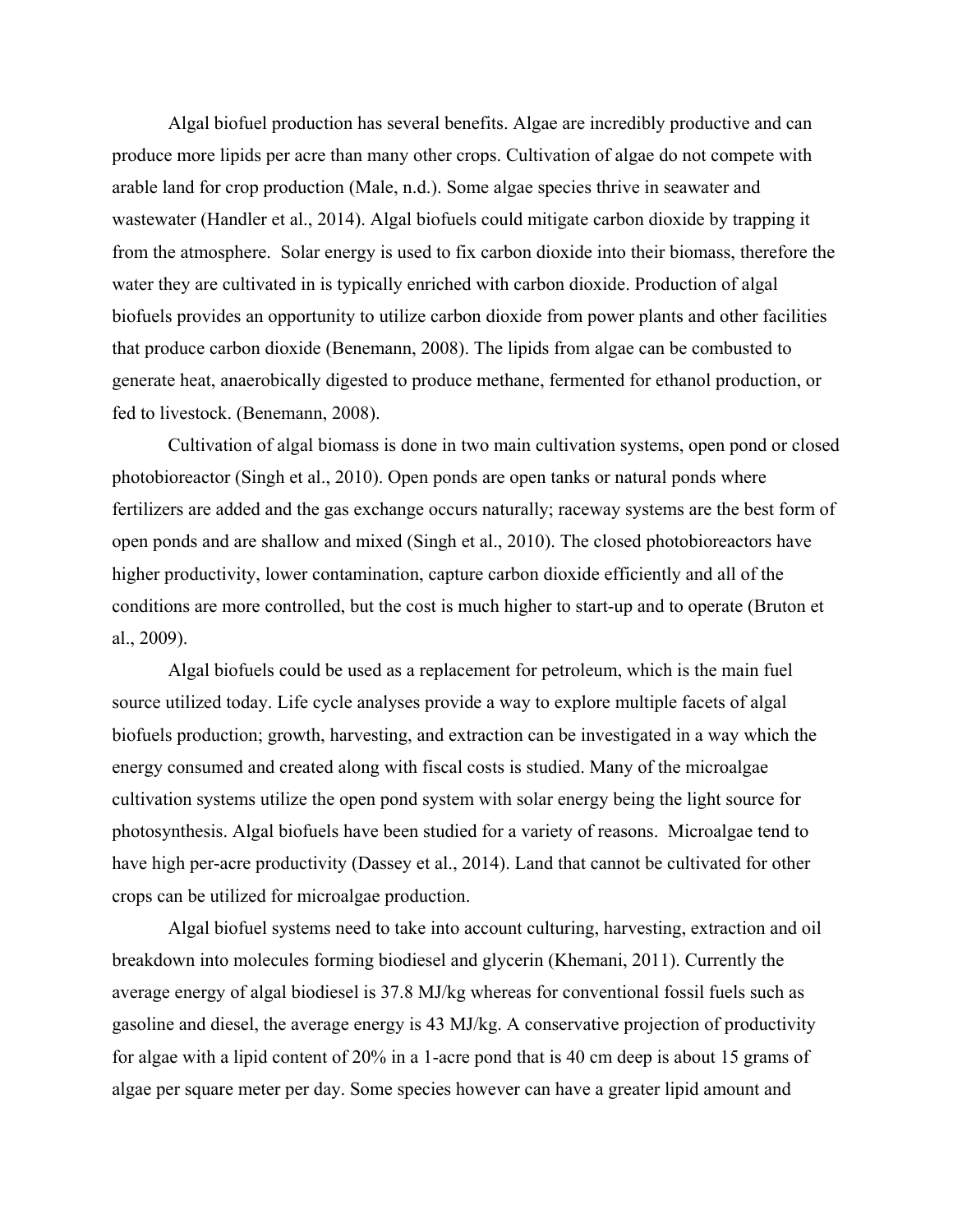greater productivity depending on the cultivation system (Dassey et al., 2014). The pond systems need mixing to occur at a velocity of about 0.25 meters per second, and therefore energy is needed in order to run a paddlewheel or other mixing device (Table 1).

Microalgae are also known for their ability to fix carbon dioxide and convert it into biomass at faster rates than other typical biofuel crops (Kumar et al., 2010). Typically 2 g of carbon dioxide is needed for every gram of biomass created to maximize the growth rate (Dassey et al., 2014). It is possible to utilize carbon dioxide trapped after combustion from coal-fired power plants (Table 1).

Water is necessary in the cultivation of microalgae, and depending on the size of the system, there is a wide range in the amount of water needed, i.e.,  $32-656$  L H<sub>2</sub>O/L oil (Dassey et al., 2014). It is possible to recycle the harvest water, which decreases the water used. Evaporation is also a concern for the open pond systems, and there are water losses that occur throughout the process (Table 1).

Fertilizers are necessary to culture the algae. In the study completed by Dassey et al.

| Production Estimate (L/acre/yr)                                                         | 5,170    |
|-----------------------------------------------------------------------------------------|----------|
| Growth Rate $(g/m2/day)$                                                                | 15       |
| Mixing Energy kWh/m3/d ( $v=0.25$ m/s)                                                  | 0.023    |
| CO2 (kg/kg algae)                                                                       | 1.9      |
| Energy (KWh/m3 CO2)<br>*\$58/ton of post combustion CO2 from coal fired<br>power plant. | $1.28*$  |
| Evaporation loss (cm/day)                                                               | 0.33     |
| Pumping Energy (kWh/m3)                                                                 | 0.045    |
| Nitrogen (g/kg algae)<br>**Ammonia                                                      | $91.6**$ |
| Phosphorous (g/kg algae)<br>***Diammonium phosphate                                     | $127***$ |

**Table 1. Algal cultivation processes** (Dassey et al, 2014). phytoplankton was used for

microalgae to determine an approximate amount of nitrogen and phosphorous needed for the cultivation process (Table 1).

(2014) the molar ratio of

Algae can also be cultivated in wastewater, reducing the need for fertilizers and potentially decreasing the overall fiscal and energy cost. Jiang et al. (2011) showed that the biomass production in wastewater settings increased by 32% when municipal wastewater and seawater were

used in a 50/50 mixture compared to only freshwater.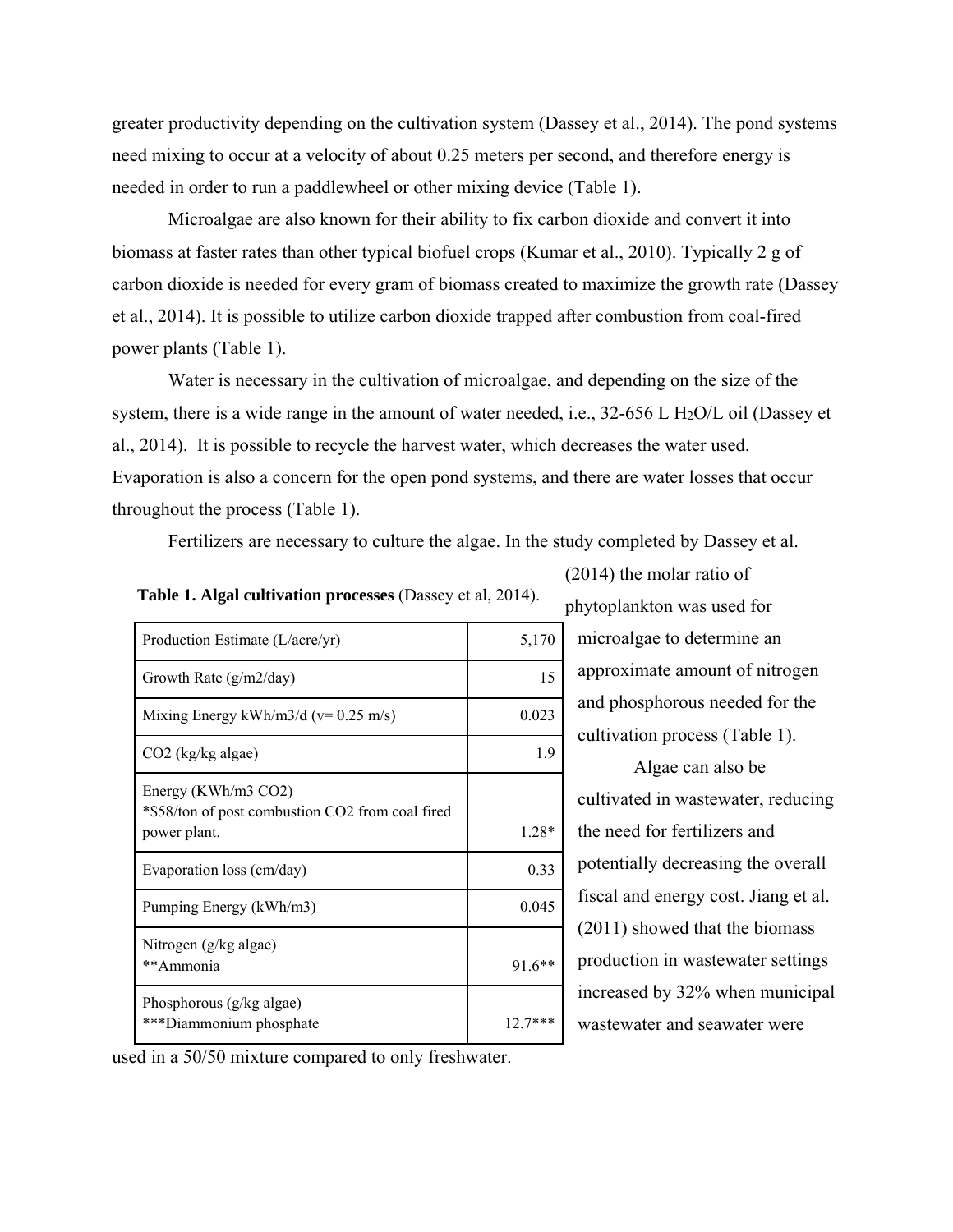Almost a quarter of the fiscal and energy cost of production of algal biofuels is in harvesting (Dassey et al., 2014). The different harvesting methods involve one to many steps that can either be physical, chemical or biological processes all with different efficiencies and energy requirements. (Dassey et al., 2014; Table 2).

| <b>Method</b>                         | % Efficiency | <b>Energy Required</b><br>(kWh/kg algae) |
|---------------------------------------|--------------|------------------------------------------|
| Centrifugation                        | 100          | 0.338                                    |
| Settle-Centrifugation                 | 65           | 0.235                                    |
| Flocculation/ph-settling-belt press   | 90           | 0.458                                    |
| Flocculation-DAF-centrifugation       | 70           | 1.44                                     |
| Flocculation-DAF-belt press           | 70           | 1.086                                    |
| Electrocoagulation-DAF-centrifugation | 76           | 1.133                                    |

**Table 2. Harvesting techniques and energy requirements** (Dassey et al., 2014).

Various lipid extraction and energy conversion techniques are utilized and the yields from the techniques can vary. Based on studies completed, solvents appear to be the best for extracting the oil from the algal cells. The solvents lyse cell walls, increasing the yield of lipids from the algal cells. Some studies utilized the biomass to produce methane and methanol instead of using the lipids (Dassey et al., 2014; Table 3).

Another part of the analysis is the shipping energy requirements however, it is being assumed that since all of the biofuels would require shipping and transportation, that part of the analysis can be removed by assuming it would be a similar cost across the board for all of the different biofuels.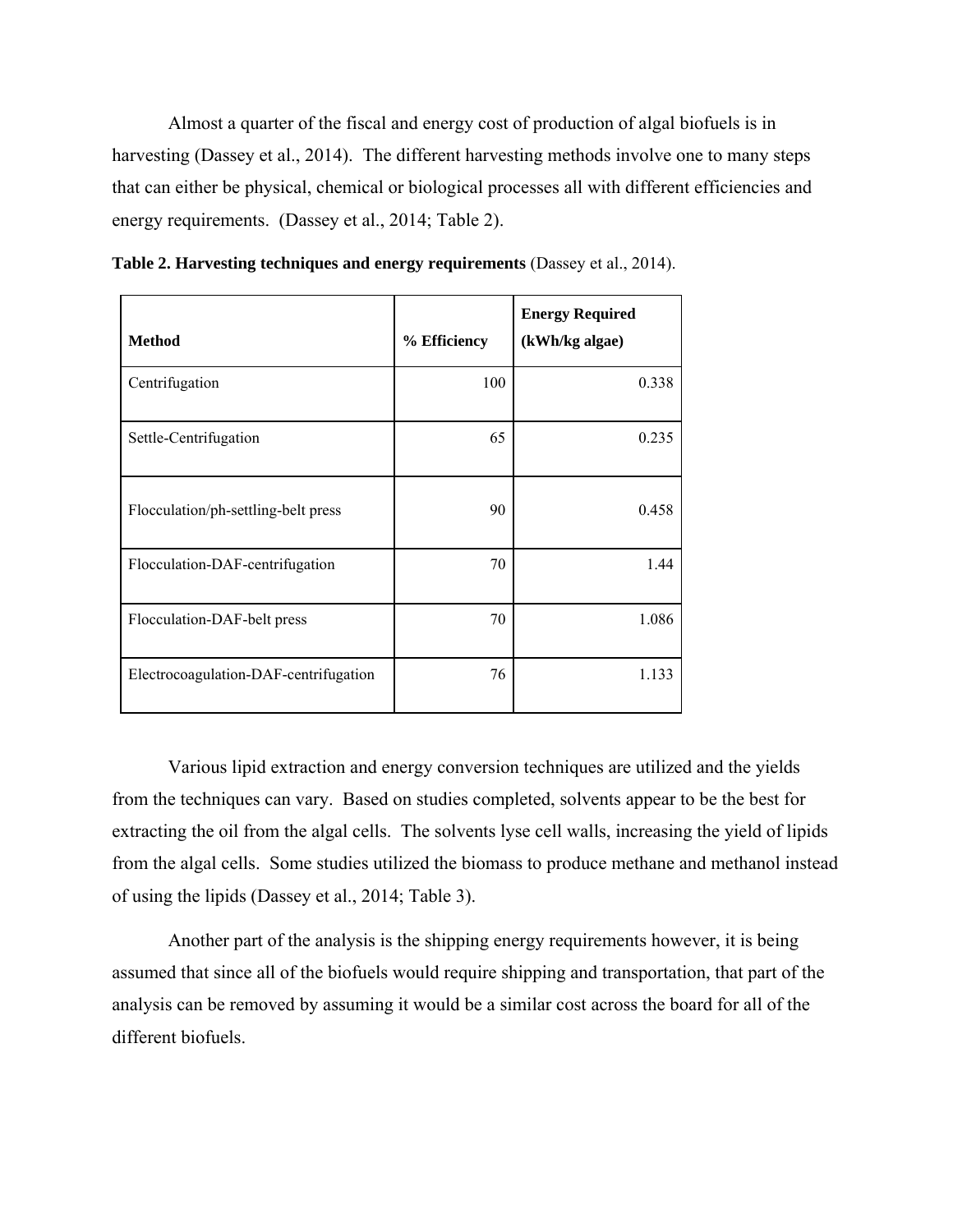**Table 3. Extraction Methods** – Extraction methods and comparison of energy requirements and fuel energy produced (Dassey et al, 2014).

| Lipids $(\% )$ | Method                                    | <b>Energy Consumed</b><br>(kWh/kg algae) | <b>Fuel Energy</b><br>(kWh/kg algae) |
|----------------|-------------------------------------------|------------------------------------------|--------------------------------------|
| 17.5           | Hexane -> transesterification             | 1.77                                     | 1.838                                |
| unknown        | Anaerobic digestion -> methane production | 0.896                                    |                                      |
| 50             | Hexane/ethanol -> transesterification     | 1.996                                    | 4.287                                |
| 30             | Hexane -> transesterification             | 0.684                                    | 3.247                                |
|                | <b>CFLES</b>                              | 4.416                                    | 1.867                                |

# Upcycled Biofuels

Upcycled biofuels are derived from any feedstock that would otherwise be discarded, or from byproducts of other industries. These fuels include both ethanol and biodiesel, as well as biogas, a mostly-methane gaseous fuel that can be used the same as natural gas (Martin and Paraspour, 2012), straight vegetable oil, and any other similarly obtained fuel.

The best known upcycled biodiesel is that which is made from used cooking oil. Since biodiesel can be made from any vegetable oil, using oil that would otherwise be discarded seems logical. Used cooking oil generally has solid particulate from whatever was cooked in it suspended, so it requires filtering (Souza et al., 2012). Aside from this, the processes used to create biodiesel from the oil are identical to those when using fresh oil. The primary limitation to large-scale used-cooking-oil biodiesel production is the availability and collection of used cooking oil.

In addition to processing cooking oil into biodiesel, it can also be burned as-is in a modified engine (Greasecar Vegetable Fuel Systems, 2010). This is a simple and straightforward method once it is applied, but requires a modification of the engine, whereas cooking-oil biodiesel modifies the fuel to be burned in a standard diesel engine. Since the feedstock is identical, so are most of the limitations, however the modified engine avoids the need to bring oil to a refinery.

The main upcycled version of ethanol is cellulosic ethanol. This is more difficult to produce than traditional sugar or starch derived ethanol, but has the advantage, common to all upcycled fuels, of not competing with food crops. This can be produced from almost any plant,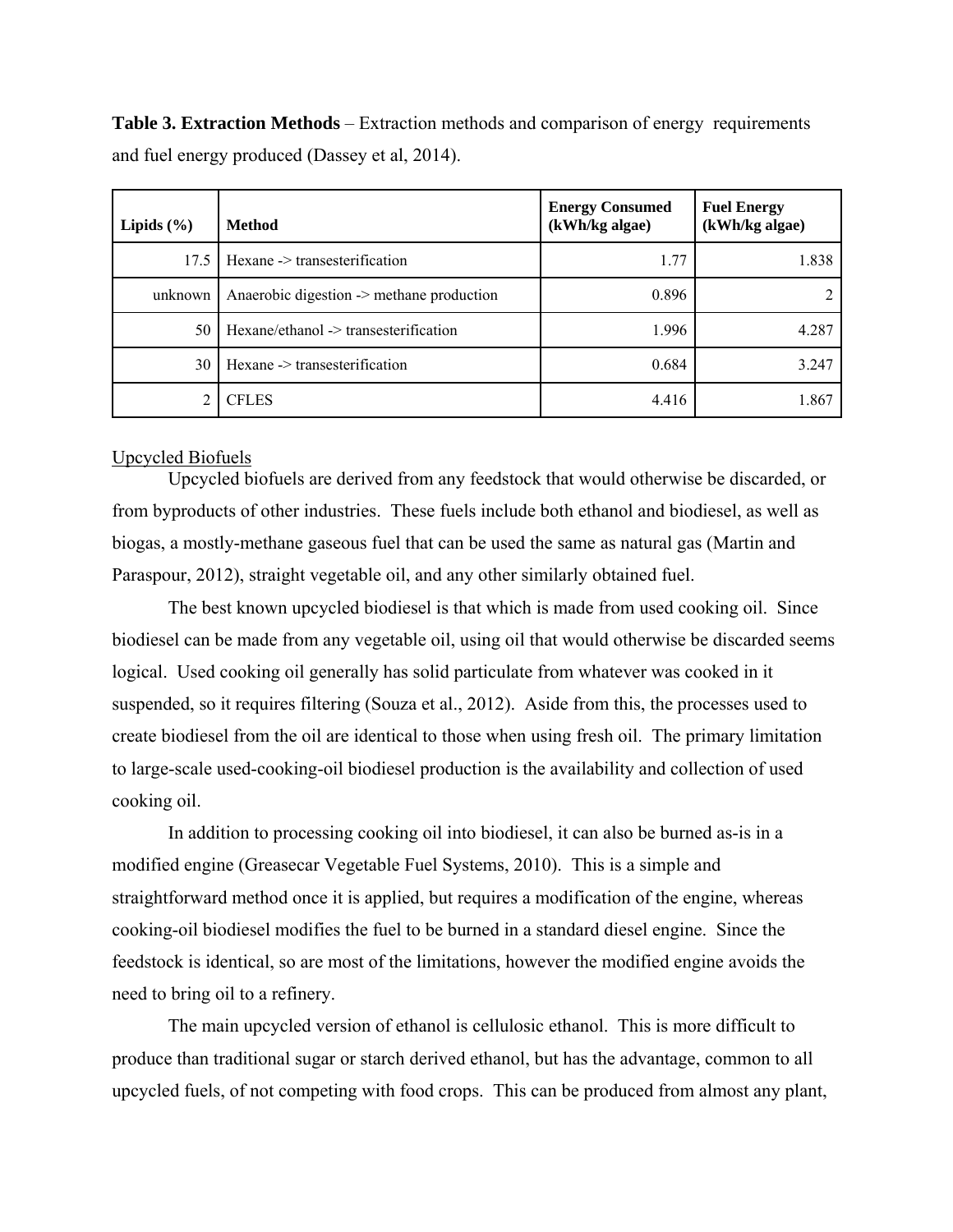and frequently discussed is such as straw and other crop detritus, as well as paper waste and wood waste from the timber industry. Norway is in the process of implementing wood-derived cellulosic ethanol for a portion of their fuel needs. (Bright et al., 2010).

Biogas is produced by anaerobic digestion of organic matter (Martin and Paraspour 2012). It can be produced from any organic wastes, making it attractive for upcycling. This can include anything you would consider compostable, as well as the sludge from wastewater treatment. The process produces alongside biogas substances called digestate, which can be used as fertilizer, since it is high in nitrogen.

# **Conclusions**

 It is unrealistic to think that a nation will change its entire energy infrastructure overnight; however, with growing concerns over the environmental impacts of petroleum-based fuels, many nations are turning their attentions to sustainable, renewable energy sources. The European Union is spearheading this movement: on October 23, 2014, EU leaders signed an agreement to cover at least 27% of their energy demands with renewable sources by 2030 (Europa.eu, n.d.). While the United States has taken some steps towards promoting wind, hydro, and solar energy, there has yet to be any definitive measures relating to alternative vehicle fuel. Although only 28% of the total energy usage in the U.S. is attributed to transportation, biofuels are an attractive option for increasing sustainability in this sector ("Annual Energy Review 2011"). However, the limits on current technology will play a pivotal role in what type of biofuel would make the most sense as a major candidate for replacing gasoline.

Winden et al. (2014), suggest that, at present, ethanol production requires closer examination before consideration as a replacement for gasoline. This is dependent on the kind of feedstock that is being used to produce the ethanol. Additionally, if individuals wish to find a more environmentally friendly alternative to gasoline, the second-generation cellulosic products should be considered.

Based on current technology and farming infrastructure, the most viable feedstock for biodiesel would be rapeseed because of the very high oil content of the seeds, wide range of climate tolerance, comparatively low water requirements, and ease of integration into crop rotations. The most promising feedstock for the future would be *Jatropha* due to its lower water and soil quality requirements, as well as current research into genetic modifications to improve edibility and oil yield.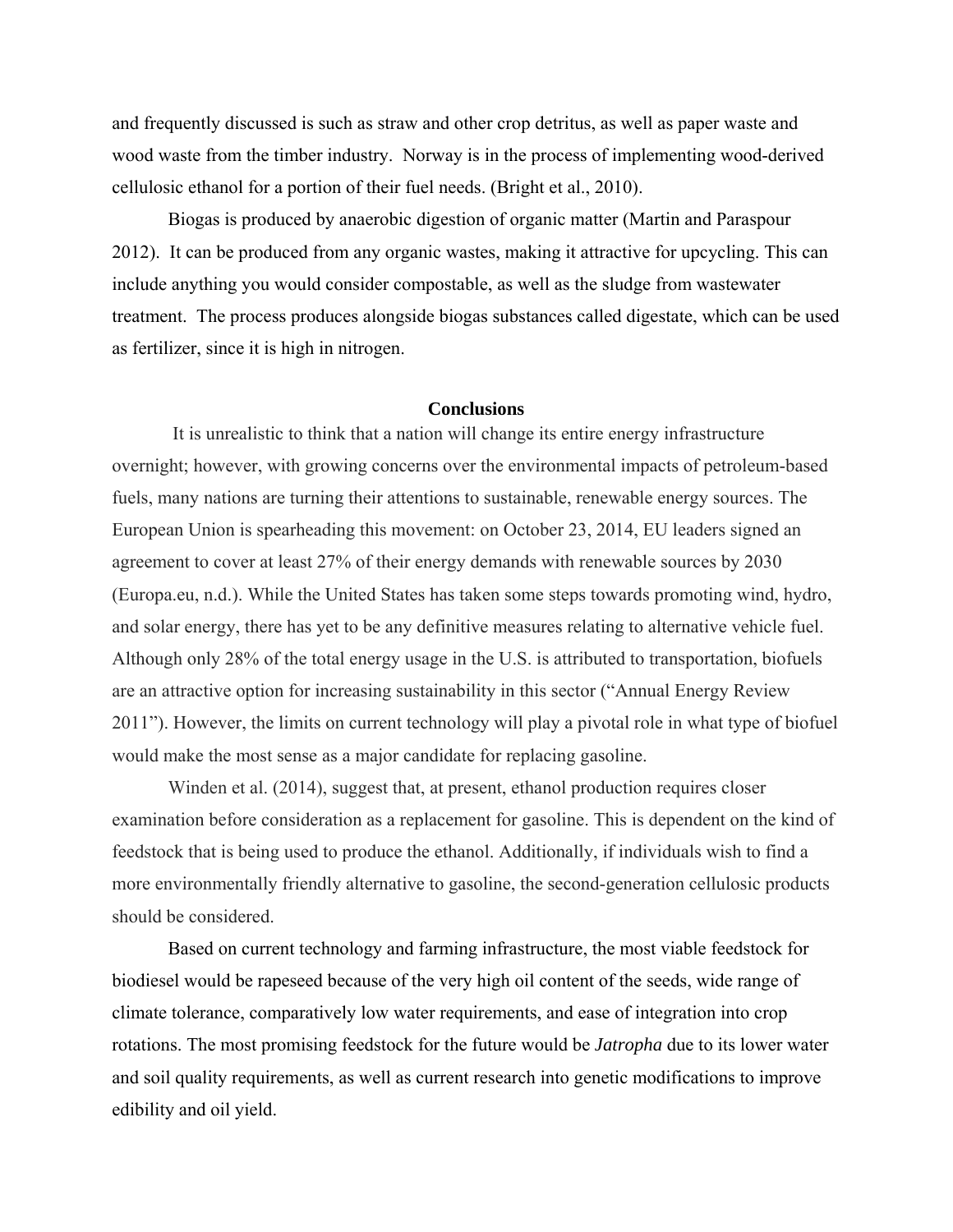Algal biofuels have a lot of potential. However, in many cases the amount of energy consumed far exceeds the amount of energy produced from algal biofuel processes on a commercial level. Many fossil fuels are utilized in the current processes to form algal biofuels; the entire process needs to be more sustainable in order to be the future of renewable energy. The most costly inputs are the nutrients and the most costly processes are harvesting and extraction of lipids. Some studies have shown that utilizing wastewater could cut the costs by eliminating the need for the additional nutrients. The ability to create these biofuels on areas of land that are not conducive to cropping systems is a major benefit. The rapid algae growth rate is a strong driver to finding more efficient methods of harvesting and extracting the lipids from the algal cells.

The use of already-present waste products in upcycled biofuels is simultaneously the biggest asset and the biggest limitation on their use. Because they use waste products, upcycled biofuels do not compete with food crops or with other production. In addition, feedstocks do not have to be produced specifically, leaving the input costs effectively only transport and processing. However, because it relies on the byproducts of other industries, the available feedstock is tied to that, and therefore supply is limited. This means that upcycled feedstocks, while an excellent way to use more of the resources that we have, cannot provide for all or even most of our fuel needs (Bright et al., 2010). From first-generation to upcycled feedstocks, there are many sustainable sources for vehicular fuel available to the modern consumer. However, the sources of biofuel become irrelevant in a society not concerned with sustainability. Unfortunately, this seems to be the case in the United States, where only 9% of our transportation energy comes from a renewable source (Annual Energy Review 2011, 2011). In an ideal scenario wherein interest in adopting sustainable fuel sources increases dramatically, we think that biodiesel and upcycled fuels would be the easiest, most feasible sources to adopt currently, with a slow conversion to algal biofuels as technology advances. This conclusion is based on the following factors: the science and infrastructure already exist for biodiesel production, meaning that it can be easily phased into our current fuel system; upcycled fuels place the responsibility and costs of fuel onto the consumer, and is perhaps the best way for transportation to *immediately* become more sustainable; and algal biofuels do not compete directly with crops for arable land *or* freshwater (since wastewater can be used for production), making them a very attractive sustainable fuel source, *especially* with the rate of technological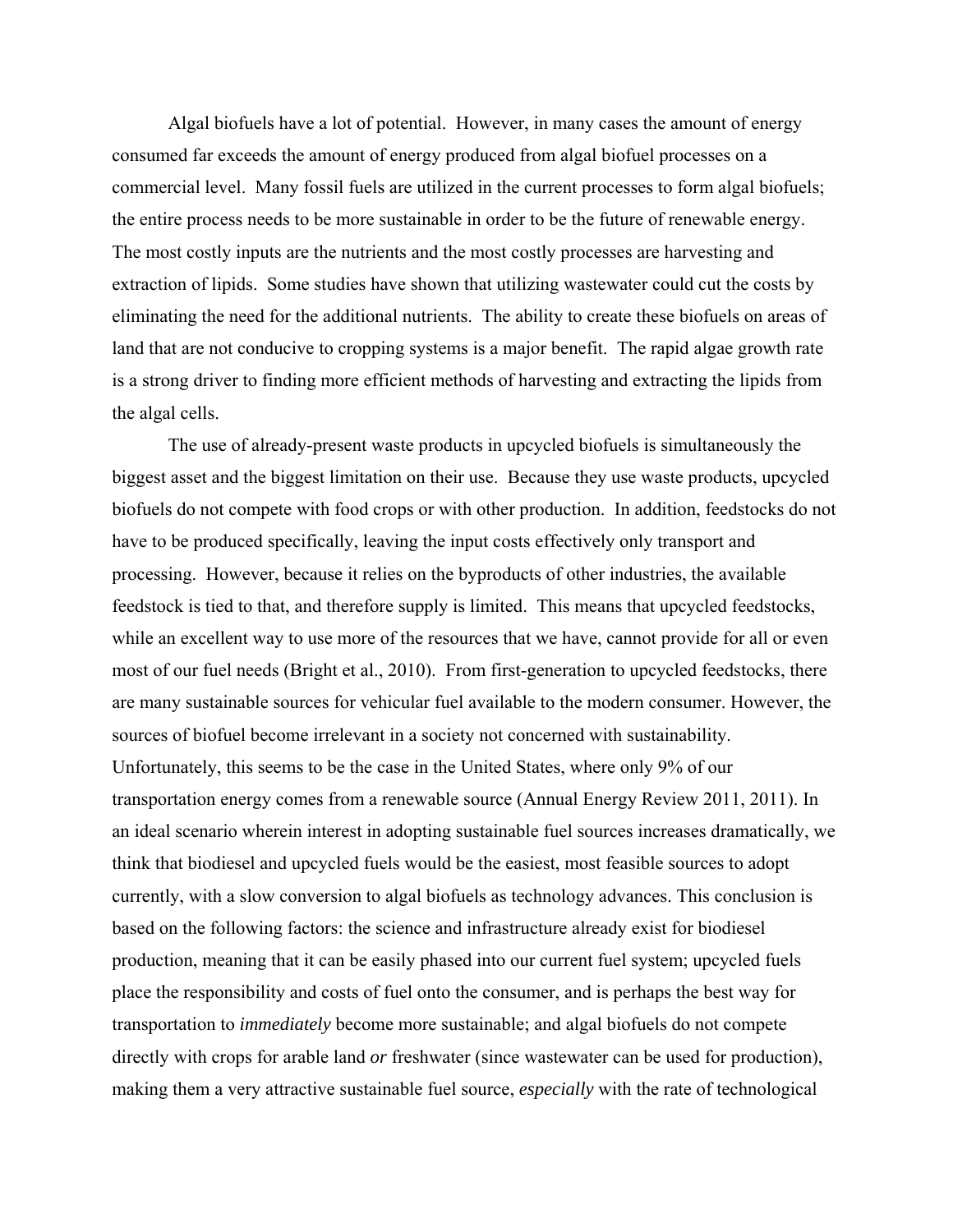advancement from current research. While advances in technology will certainly make the production of any the aforementioned biofuels more efficient, we have decided, based on our respective analyses, that biodiesel and upcycled fuels are the most attractive options for current sources of sustainable energy, while algal biofuels--and their current technological limitations are the way of the future.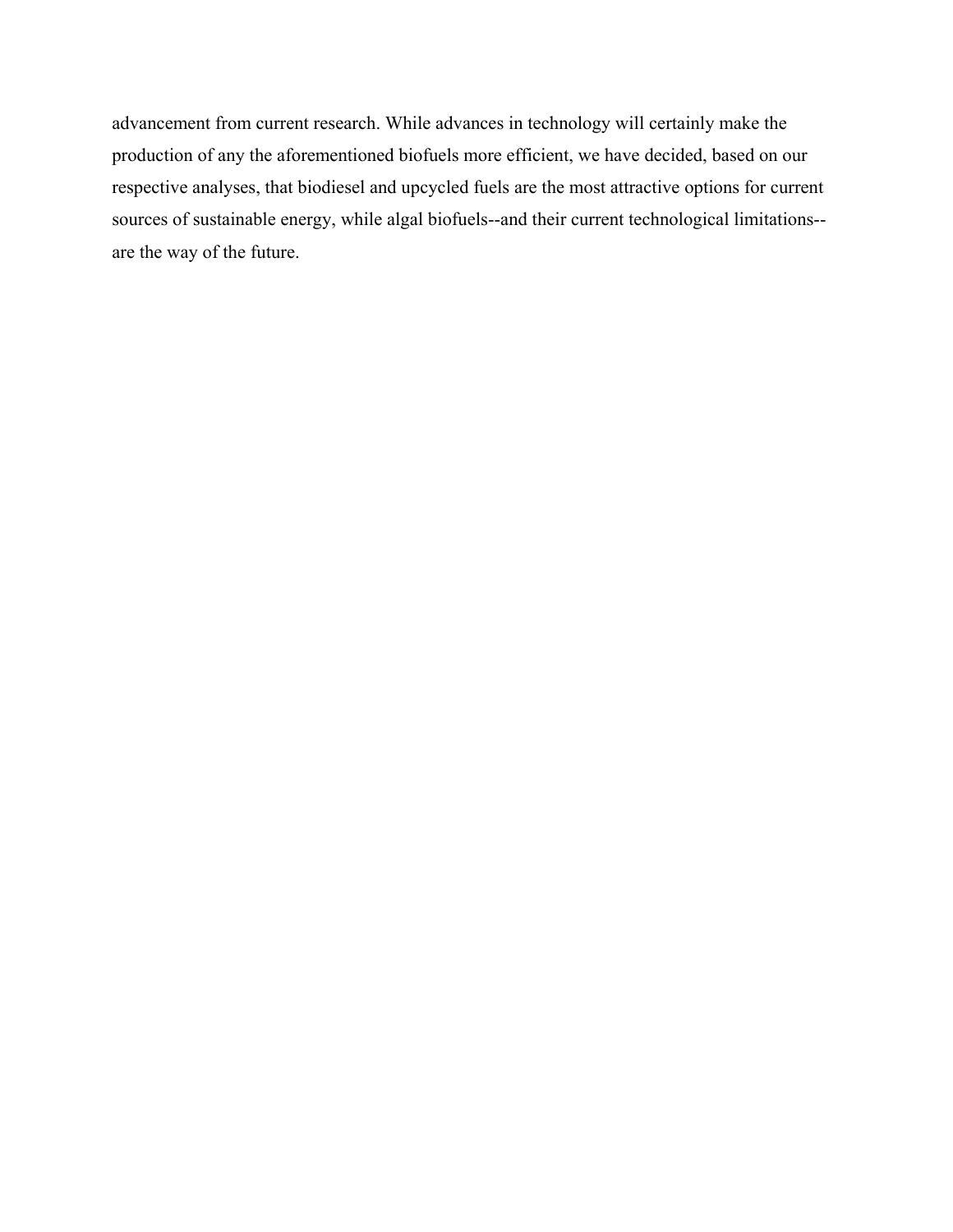### **Works Cited**

- 2030 framework for climate and energy policies, n.d., *Climate Action*, http://ec.europa.eu/clima/policies/2030/index\_en.htm (December, 2014).
- Albert, S, 2009, How to Grow Soybean, *Harvest to Table,*  http://www.harvesttotable.com/2009/05/how to grow soybean/, (October, 2014).
- Algal Biofuels Fact Sheet, n.d., *Biomass Program*, www.biofuels.energy.gov (29 September, 2014).
- Annual Energy Review 2011, 2011, *U.S. Energy Information Administration,*  http://www.eia.gov/totalenergy/data/annual/pdf/aer.pdf (December, 2014).
- Benemann, John R., 2008, Opportunities and Challenges in Algae Biofuels Production, Algae World, *Future Energy Events*, www.futureenergyevents.com/algae (September, 2014).

Biofuels: Ethanol and Biodiesel - Energy Explained, Your Guide to Understanding Energy, 2013, *Energy Information Administration*, http://www.eia.gov/EnergyExplained/?page=biofuel\_home

- Brennan, Liam, and Philip Owende, 2010, Biofuels from Microalgae—A Review of Technologies for Production, Processing, and Extractions of Biofuels and Co-products, *Renewable and Sustainable Energy Reviews,* v. 14.2, p. 557-77.
- Bright, Ryan M., Anders Hammer Strømmen, and Troy R. Hawkins 2010, Environmental assessment of wood-based biofuel production and consumption scenarios in Norway, *Journal of Industrial Ecology,* v. 14, n. 3.
- Bruton, T., Lyons, H., Lerat, Y., Stanley, M., Rasmussen, M., 2009. A review of the potential of marine algae as a source of biofuel in Ireland. *Sustainable Energy Ireland,* http://www.seai.ie/Publications/Renewables\_Publications\_/Bioenergy/Algaereport.pdf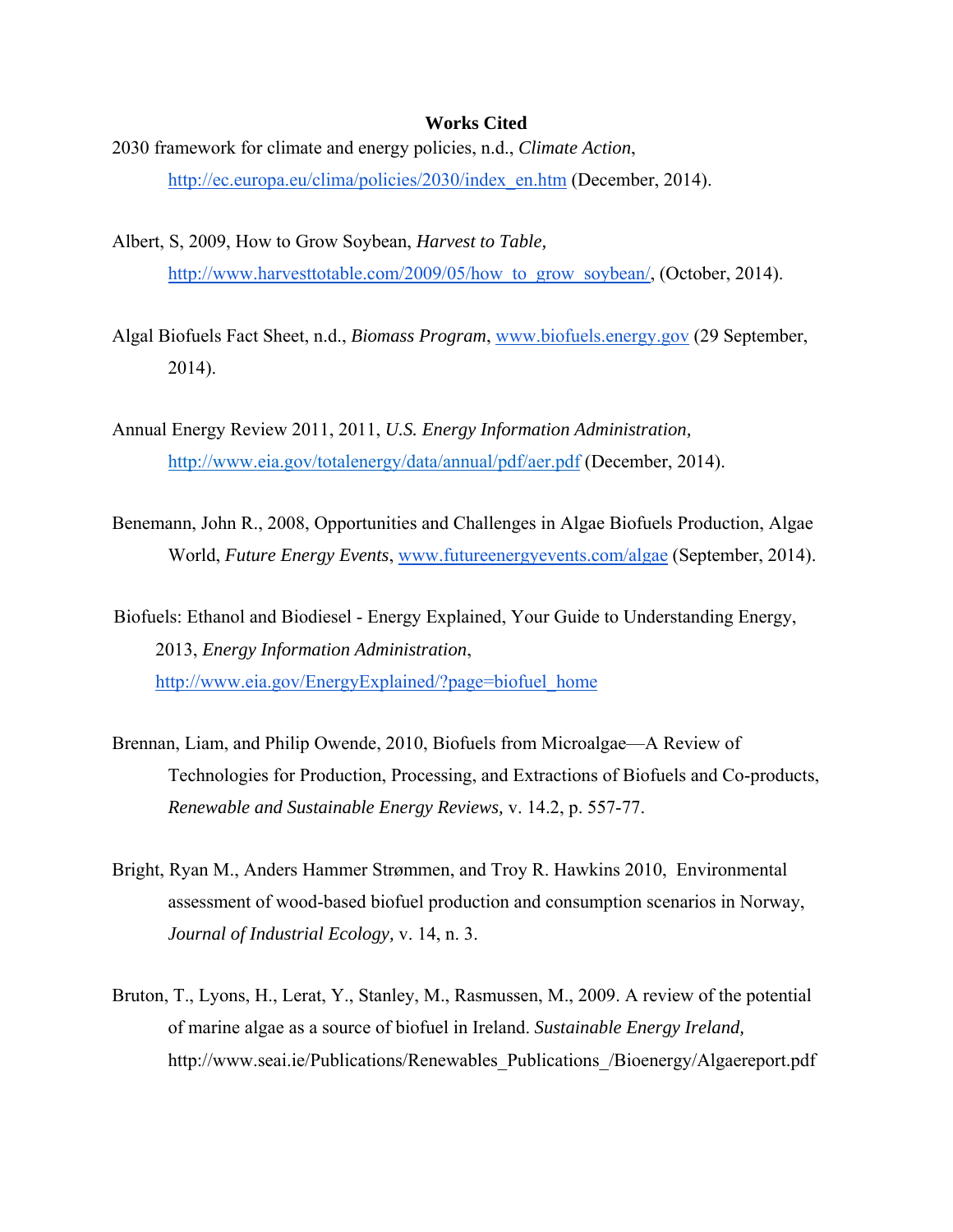- Cherubini, F., Neil Bird, Annette Cowie, Gerfried Jungmeier, Bernhard Schlamadinger, and Susanne Woess-Gallasch. 2009, Energy- and greenhouse gas-based LCA biofuel and bioenergy systems: Key issues, ranges, and recommendations, *Resource, Conservation and Recycling*, v. 53, p. 434-447.
- Ciubota-Rosie, C., José Ramón Ruiz, María Jesús Ramos, Ándel Pérez, 2013, Biodiesel from *Camelina sativa*: A comprehensive characterisation, *Fuel*, v. 105, p. 572-577.
- Copello J., 2007, La industria del Etanol. Facultad de Agronomía Universidad de Buenos Aires.
- Dassey, Adam J., Steven G. Hall, and Chandra S. Theegala, 2014, An Analysis of Energy Consumption for Algal Biodiesel Production: Comparing the Literature with Current Estimates. *Elsevier.* Algal Research v. 4, p. 89-95.
- Greasecar Vegetable Fuel Systems, 2010, *Greasecar*, http://www.greasecar.com/ . (November, 2014)
- Handler, Robert M., David R. Shonnard, Tom N. Kalnes, and F. Stephen Lupton, 2014, Life Cycle Assessment of Algal Biofuels: Influence of Feedstock Cultivation Systems and Conversion Platforms, *Algal Research*, p. 105-115.
- Herkes, J., Rapeseed and Canola for Biodiesel Production, *University of Idaho Extension*, http://www.extension.org/pages/26629/rapeseed-and-canola-for-biodieselproduction#.VIPKmdLF\_o0 (January, 2014).
- Hill, J., Stephen Polasky, Erik Nelson, David Tilman, Hong Huo, Lindsay Ludwig, James Neumann, Haochi Zheng, and Diego Bonta, 2009. Climate change and health costs of air emissions from biofuels and gasoline, *Proc. Natl. Acad.Sci,* v. 106, p.6
- Jiang, I., Shengjun Luo, Xialolei Fan, Zhiman Yang, Rongbo Guo, 2011, Biomass and lipid production of marine microalgae using municipal wastewater and high concentration of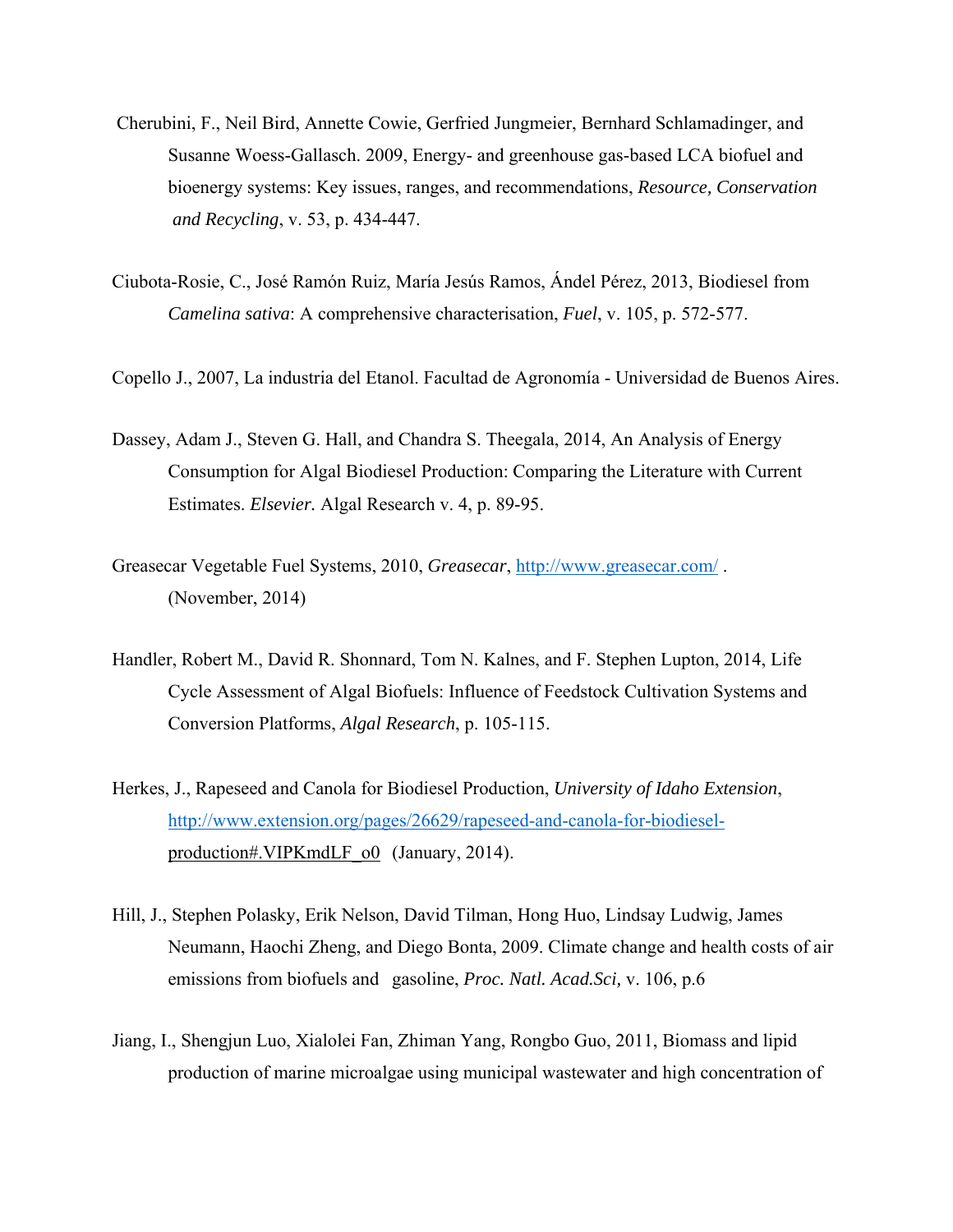CO2, *Applied Energy*, v. 88, p. 3336-3341.

- Kapilakarn, K. and Peugtong, A. 2011, A Comparison of Costs of Biodiesel Production from Transesterification, *Montana State University Library*, (October 26, 2014).
- Kumar, A., Sarina Ergas, Xin Yuan, Ashish Sahu, Qiong Zhang, Jo Dewulf, F. Xavier Malcata, and Herman van Langenhove, 2010, Enhanced CO2 fixation and biofuel production via microalgae: recent developments and future directions, *Trends Biotechnol*. v. 28, p. 371-380.
- Kvaalen, E., Wankat, P. and McKenzie, B., 1984, Alcohol Distillation: Basic Principles, Equipment, Performance Relationships, and Safety*, Purdue University Cooperative Extension Service,* https://www.extension.purdue.edu/extmedia/ae/ae-117.html (October, 2014).
- Male, Jonathan L. n.d. Algae Biofuels Technology, *Energy Efficiency and Renewable Energy*, http://www1.eere.energy.gov/informationcenter (October, 2014)
- Martin M. and A. Parsapour, 2012, Upcycling wastes with biogas production: An energy and economic analysis, *Fourth International Symposium on Energy from Biomass and Waste.*
- National Agricultural Statistics Service, n.d., *USDA: Economics, Statistics, and Market Information System*, http://usda.mannlib.cornell.edu/MannUsda/viewDocumentInfo.do?documentID=1002 (October 20, 2014)
- Oil crops for production of advanced biofuels, n.d., *European Biofuels: Technology Platform,* http://www.biofuelstp.eu/oil\_crops.html (November, 2014).
- Pradhan, A., D.S. Shrestha, A. McAloon, W. Yee, M. Haas, and J.A. Duffeild, 2011, Energy Lifecycle Assessment of Soybean Biodiesel Revisited, *American Society of Agricultural and Biological Engineers*, v. 54, p. 1031-1039